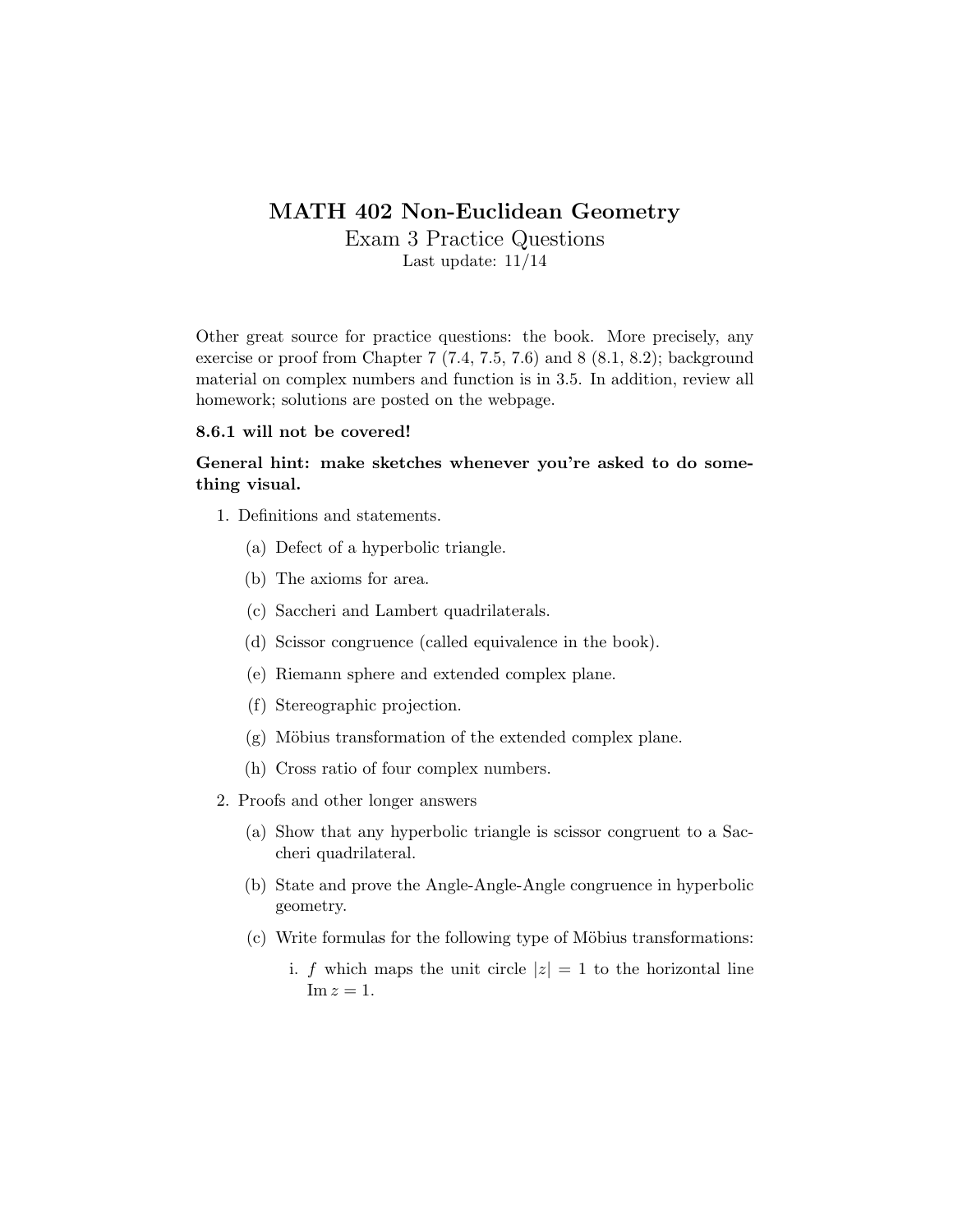- ii. f which maps the unit circle  $|z|=1$  to the circle centered at  $1 + i$  with radius 2.
- iii. f which maps the points  $1, i$  to the points  $-i, -1$ .

In each case, how many such Möbius transformations exist?

- (d) For the following functions on the extended complex plane, discuss the geometric effect they have.
	- i.  $f(z) = \alpha z$ , where  $\alpha$  is a fixed complex number
	- ii.  $f(z) = \frac{1}{z}$ iii.  $f(z) = \overline{z}$

iv. 
$$
f(z) = \frac{1}{z-1} + 1
$$

- $(e)$  Prove that the inverse of a Möbius transformation is also a Möbius transformation.
- (f) Prove that if  $f, g$  are Möbius transformations which agree on three different points  $z_0, z_1, z_2$ , then  $f = g$ .

Hint: first prove that  $g^{-1} \circ f$  is a Möbius transformation which fixes the given three points. Then prove that a non-identity  $M\ddot{o}bius$ transformation can have at most 2 fixed points.

- (g) Suppose  $w_0, w_1, w_2, w_3$  are four points on a line in the complex plane. Show that if  $w_1$  is between  $w_0$  and  $w_2$ , and  $w_2$  is between  $w_1$  and  $w_3$ , then the cross ratio  $(w_0, w_1, w_2, w_3)$  is a *positive* real number. Do that in the following steps:
	- i. First, prove that if  $f$  is a Möbius transformation, then it preserves cross ratios, i.e. for any  $z_0, z_1, z_2, z_3$ ,

 $(f(z_0), f(z_1), f(z_2), f(z_3)) = (z_0, z_1, z_2, z_3).$ 

- ii. Next, use a Möbius transformation (which one?) to move the points  $w_0, w_1, w_2, w_3$  to the real line.
- iii. What is the order (i.e. betweenness) among the images

$$
f(w_0), f(w_1), f(w_2), f(w_3)
$$
?

Why?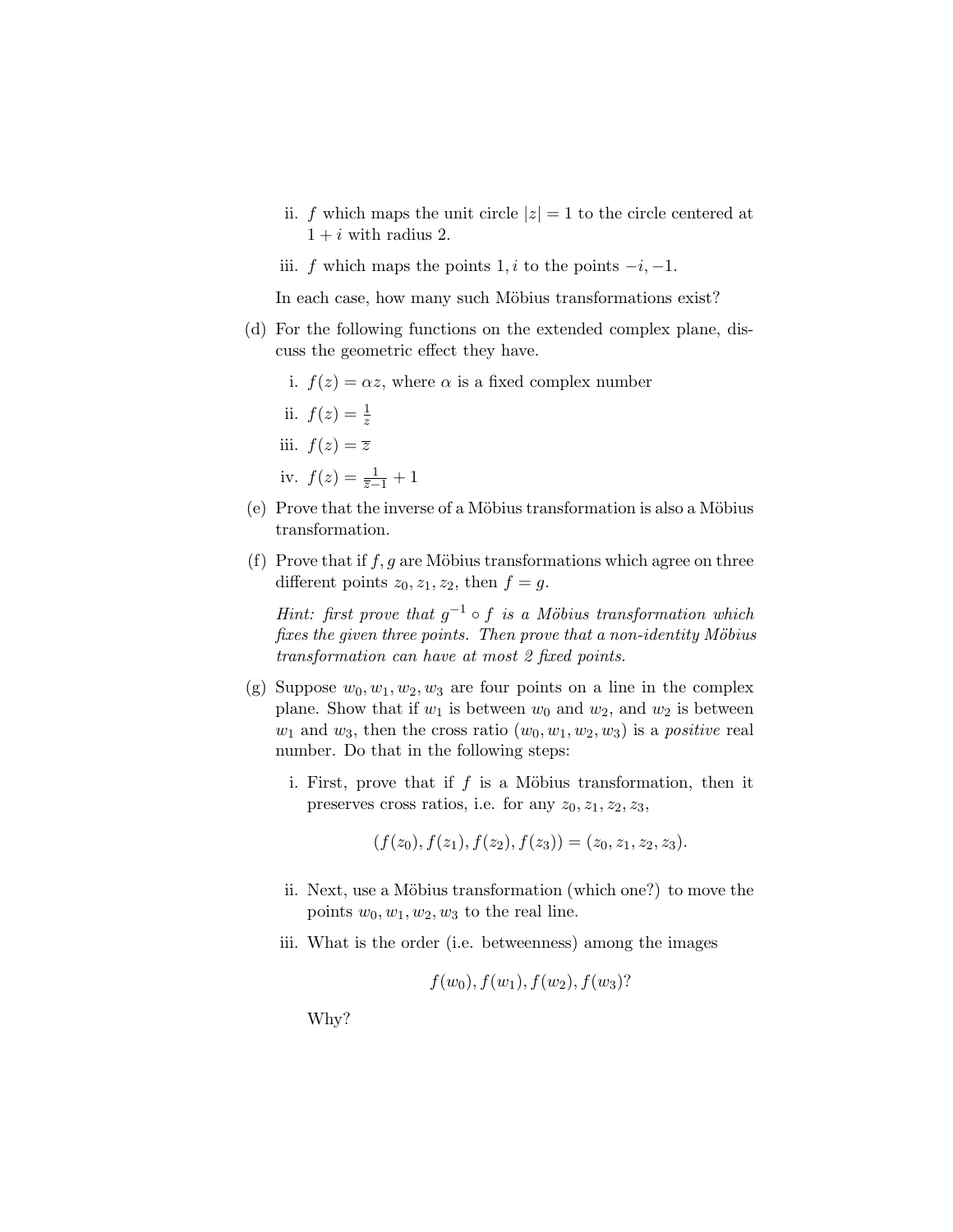iv. Conclude therefore what is the sign of the cross ratio

$$
(f(w_0), f(w_1), f(w_2), f(w_3)).
$$

(h) Let  $z$  be a point in the Poincaré disk. Prove that the hyperbolic distance between 0 and z is

$$
d_p(0, z) = \ln\left(\frac{1+|z|}{1-|z|}\right).
$$

- 3. More practice with complex numbers
	- (a) Write the equation of a line through two given points  $z_1$  and  $z_2$ (without using the real and imaginary parts of  $z_1$  and  $z_2$  separately.)
	- (b) Write the equation of a circle through  $z_0$  centered at a.
	- (c) What is  $z\overline{z}$ ? What is  $z + \overline{z}$ ?
	- (d) How can you tell if a complex number z is real? (without using the real and imaginary parts of z separately)
- 4. True or false, and other brief answer questions.
	- (a) There exists a hyperbolic triangle whose defect is exactly 180◦ .
	- (b) What is the defect of an omega triangle? What about a "double omega" triangle? And what about a "triple omega" triangle?
	- (c) In the complex plane, how can you write a rotation of  $\theta$  about the origin? Use polar form of complex numbers.
	- (d) Any Möbius transformation maps lines to lines.
	- (e) How many clines go through two given distinct points? What if one of the points is  $\infty$ ?
	- (f) Suppose  $z_0, z_1, z_2, z_3$  are four distinct points. How can you tell if they are all collinear? How can you tell if they lie on the same circle?
	- (g) Suppose  $z_0, z_1, z_2, z_3$  are complex numbers corresponding to the vertices of a rectangle. Is the cross ratio  $(z_0, z_1, z_2, z_3)$  necessarily real?